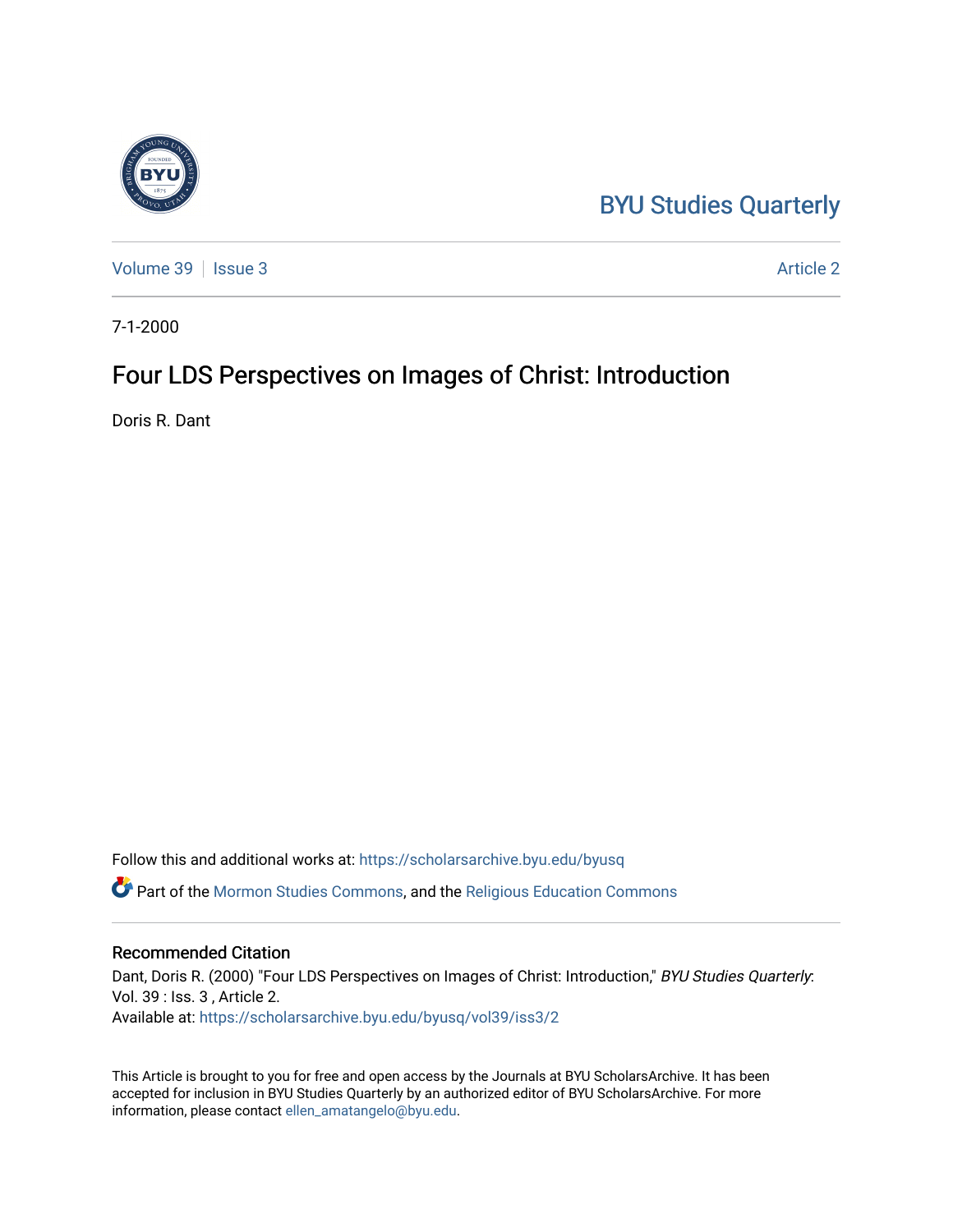As members of a christ centered church and consumers of a proliferation of visual images, Latter-day Saints face the enigma of wanting to know their savior but not having a detailed description of either his mortal or resurrected physical appearance. How should an artist depict Christ? Why do individual members have both strong attachments and aversions to certain images? What conscious principles, if any, stand behind the selection of images for use in official and unofficial LDS publications

The following four articles in this issue of BYU Studies address these core issues from the perspectives of a Latter-day Saint artist, a cultural historian, an art historian, and a religion professor. Opening the discussion is James C. Christensen. Although best known as a painter of fantasy, Christensen has grappled for years with issues that unavoidably arise in painting the Savior. We asked him to share with us his personal resolution and while doing so to discuss his painting Gethsemane, which is featured on our cover. The result is an intimate—and profound—article, a testimony of the value of "taking up the gauntlet." A century of images forms the backdrop for Noel Carmack's ambitious article on the role of images of Christ in Latter-day Saint culture. A preservation librarian and art teacher, Carmack argues that broad cultural forces in American religions as well as Church educational agendas underlie the popularity of certain images. These images, he believes, reflect changes over time in the LDS culture's emphasis on certain characteristics of Christ. The curator of the current exhibit of images of Christ at the Museum of Church History and Art in Salt Lake City and an art consultant for BYU Studies, Richard G. Oman has spent his career studying and exhibiting Latter-day Saint art. In his article, Oman takes as a starting point some modifications to Carmack's generalizations. Then he uses these preliminary observations to remind us that great religious art invites us to answer the question, "What think ye of Christ?" Oman warns artists that if they "focus only on bright, cheerful, well-lit, tightly detailed images of Christ" they will miss the power of shadows. They may even unwittingly trivialize the depth of the Savior's mortal experiences and of our potential response to our lord

A faculty member of Brigham Young University and photography editor for BYU Studies, Richard Neitzel Holzapfel issues a call to think more

 $BYU$  Studies 39, no. 3 (2000)  $7$ 

1

## Four LDS Perspectives on Images of Christ Introduction

Doris R. Dant